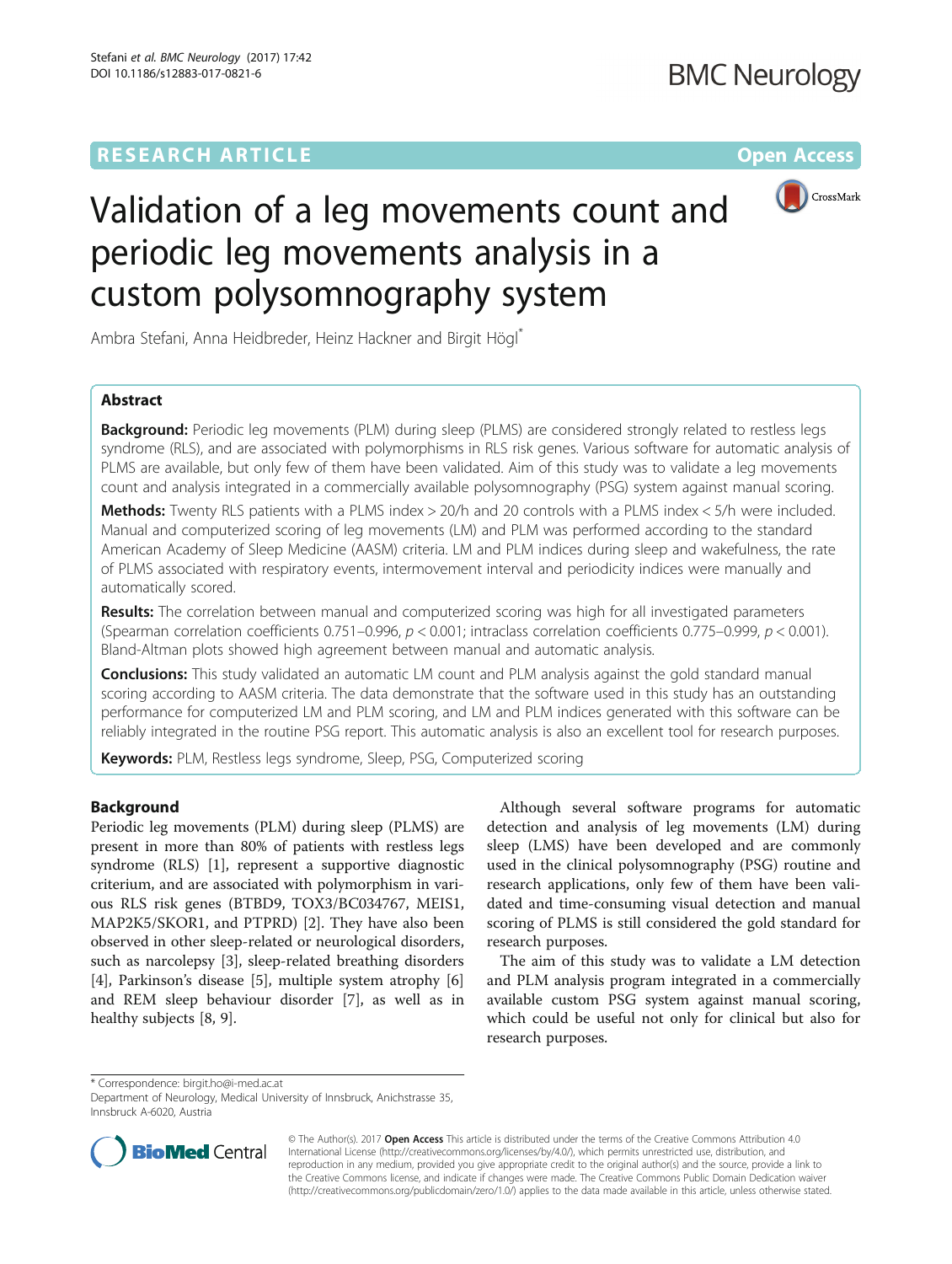## Methods

## Selection of participants

Routine PSG reports of the Sleep Disorders Unit, Department of Neurology, Innsbruck Medical University were screened to find 20 patients with RLS with an automatic-scored PLMS index higher than 20/h. RLS was diagnosed according to the International RLS Study Group (IRLSSG) criteria [\[10\]](#page-7-0), based on an urge to move the legs, usually accompanied by unpleasant sensations, which begin or worsen during rest and is relieved by movement, worsen in the evening or night, and is not explained by other conditions. RLS mimics were excluded.

Control subjects were selected among patients without RLS who underwent PSG for other reasons, and had an automatic-scored PLMS index ≤ 5/h.

For both groups, exclusion criteria were an apneahypopnea index (AHI) higher than 5/h or the use of a continuous positive airway pressure (CPAP) therapy. RLS treatment did not represent an exclusion criterion.

This study was approved by the local ethic committee of Innsbruck Medical University. All participants granted written informed consent prior to study participation.

# Video-PSG

All subjects underwent at least one night of 8-h video-PSG according to the American Academy of Sleep Medicine (AASM) 2012 standards [[11](#page-7-0)]. In case of more nights of PSG, the second night was used for this study, unless technical reasons prevented this.

Video-PSG was recorded on a OSG BrainRT PSG device (OSG 2840 Rumst, Belgium; [http://www.osg.be](http://www.osg.be/)) and consisted of electrooculography, electroencephalography (F3, F4, C3, C4, O1, O2, M1 and M2 electrodes), cardiorespiratory recording [single channel electrocardiography, recording of nasal air flow (thermocouple), nasal pressure cannula, tracheal microphone, thoracic and abdominal respiratory movements (piezo), transcutaneous oxygen saturation], electromyography (EMG) included at least the mental, submental and both anterior tibialis muscles, and time-synchronized digital videography. The video was recorded with an infrared camera (Sony IP Camera ER521P).

Leg movements were recorded using surface electrodes placed longitudinally and symmetrically around the middle of the tibialis anterior muscle, 2–3 cm apart. For scoring of EMG activity, bipolar surface EMG was recorded with the low frequency filter at 50 Hz, the high frequency filter at 300 Hz, and a sampling rate of 1000 Hz. Amplification was set at 10  $\mu$ V per mm. Impedance of surface EMG electrodes had to be lower than 10 kΩ.

#### Sleep and LM scoring criteria

Sleep was scored according to American Academy of Sleep Medicine (AASM) criteria [[1](#page-7-0)].

According to the AASM criteria [[11](#page-7-0)], the onset of a leg movement event is defined as the point at which there is an  $8 \mu V$  increase in EMG voltage above resting EMG; the ending of a leg movement event is defined as the start of a period lasting at least 0.5 s during which the EMG does not exceed 2 μV above resting EMG. Bilateral leg movements separated by less than 5 s between movement onsets are counted as a single leg movement. Leg movements occurring during a period from 0.5 s preceding a respiratory event to 0.5 s following are not scored according to AASM criteria. We performed two separate analyses, one according to AASM and one including also respiratory-related leg movements.

Periodic limb movements (PLM) are defined as repetitive leg movements lasting from 0.5 to 10 s, separated by an intermovement interval (defined as the time between onsets of consecutive leg movements) ranging from 5 to 90 s, organized in series of at least 4 leg movements [[11\]](#page-7-0).

The periodicity index, which is an independent measure able to pick up the time structure of LM activity in patients with RLS and PLMS, was calculated as defined by Ferri et al. as the ratio of the number of periodic LM intervals (at least 3, 10–90 s) divided by the total number of intervals found [[12](#page-7-0)].

# Description of manual and computerized PLM quantification and analysis

PLMS indices in NREM, REM and total sleep, PLM during wakefulness (PLMW) index, the intermovement interval in NREM, REM and total sleep, and in wakefulness, index of PLMS associated with respiratory events and periodicity index were all scored manually and automatically as explained below, and inserted in a SPSS database for the statistical analysis. The manual scoring was performed first, without running the automatic analysis, blind for the automatic scoring.

# Manual quantification of LM and PLM

LM and PLM during sleep and during wakefulness were manually analysed by a trained scorer (AS) according to AASM criteria [\[1](#page-7-0)]. All identified leg movements (LM) were tabulated in an excel spread-sheet, and associated to sleep stages manually. The duration of each LM and the interval between two consecutive LM were measured. Indices were calculated for PLMS during NREM, REM and total sleep, and for PLMW. Intermovement intervals for LMS and PLMS during NREM, REM and total sleep, as well as LM during wakefulness (LMW) and PLMW, were scored. The periodicity index according to Ferri et al. was also calculated [[12\]](#page-7-0).

PLMS associated with respiratory events were excluded from the analysis according to the AASM standard criteria [[11](#page-7-0)]. All PLMS were however recorded in the excel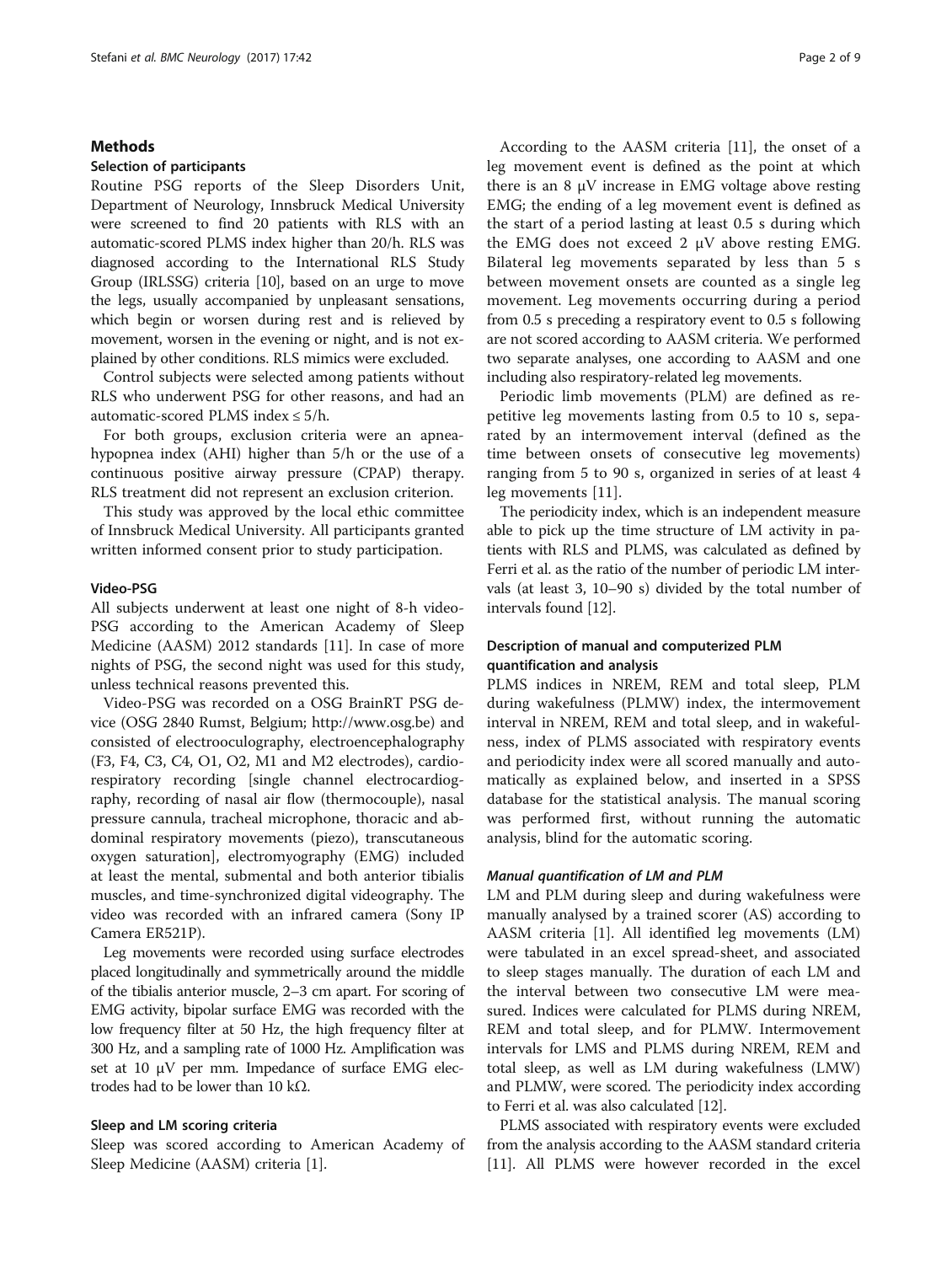spread-sheet, including informations about association or not with respiratory events, so that separate analysis including or excluding PLMS associated with respiratory events were possible. Indices of PLMS associated with respiratory events per hour of total sleep time were separately calculated.

# Computerized scoring algorithm for PLM detection and analysis

The computerized software algorithm for detection and analysis of PLM is a feature of the Brain RT PSG system by OSG (2840 Rumst, Belgium; [http://www.osg.be](http://www.osg.be/)). The algorithm was developed by OSG and adjusted in several site visits and steps upon author's request, to automatically detect PLM according to AASM criteria.

For this study, LMS and PLMS indices in NREM, REM and total sleep, LMW and PLMW index, the intermovement interval in NREM, REM and total sleep, and in wakefulness were automatically calculated. In addition, the analysis was run again changing the settings in order to include also PLMS associated with respiratory events, and indices of PLMS associated with respiratory events per hour of total sleep time were automatically scored. No artefact correction was performed.

The analysis was then run changing in the settings the criterion for the interval between two consecutive PLMS from 5–90 s to 10–90 s, in order to be able to automatically calculate the periodicity index [[12\]](#page-7-0).

The settings of the software for detection and analysis of LM are shown in Additional file [1:](#page-7-0) Figure S1, and an example of the computerized detection of PLM is shown in Additional file [2:](#page-7-0) Figure S2.

#### Event per event analysis

An event per event analysis was performed for each LM. All LM detected by both manual and computerized analysis were counted as matched in case of overlap between a manually detected LM and at least half of the automatically detected LM. The LMs detected only manually, as well as those detected only by computerized analysis, were also counted. The sensitivity of the computerized detection was calculated as the percentage of manually scored leg movements also detected automatically. The false positive rate was calculated as the percentage of automatically detected LM that did not match manually detected LM.

## **Statistics**

IBM SPSS 21 (SPSS, Inc., Chicago, IL) was used for all statistical analysis. Data were tested for normal distribution using the Shapiro-Wilk test. Descriptive statistics are given as numbers (percentages) as well as medians (range), as data were not normally distributed. Nonparametric statistics were applied. Correlations and agreement between

manual and computerised quantification of LM and PLM were calculated by means of the Spearman correlation coefficients, the intraclass correlation coefficients and the Bland-Altman plots. P-values <0.05 were considered significant. In case of multiple comparisons, correction for Bonferroni was performed, and  $p$ -values were set accordingly ( $p < 0.01$ ).

# Results

# Demographic, clinical and sleep characteristics of the RLS patients and the control group

Twenty patients with RLS (14 men, 6 women) with a median age of 51.5 (37–73) years were included in this study.

The control group included 13 men and seven women with a median age of 32 (20–60) years. The main reason for PSG examination was suspected sleep-related breathing disorder (11/20, 55%), followed by insomnia (6/20, 30%), NREM parasomnia (2/20, 10%) and suspected narcolepsy (1/20, 5%). In none of those patients sleep-related breathing disorder was confirmed by PSG, nor was narcolepsy confirmed by MSLT. The final diagnosis were primary snoring  $(n = 7)$ , insomnia  $(n = 5)$ , no sleep disorder ( $n = 5$ ), NREM parasomnia ( $n = 2$ ) and delayed sleep phase syndrome  $(n = 1)$ . None of the patients included in the control group had relevant comorbidities, and none had central nervous system active medication.

The sleep parameters of the two groups are provided in Additional file [3:](#page-7-0) Table S1.

# Comparison of manual versus computerized detection and analysis of PLM

For this analysis, a total of 10,269 PLM (median 172.5 per subject, range 8–979) were manually scored, 6731 PLMS (median 76.5 per subject, range 1–910) and 3538 PLMW (median 44 per subject, range 0–547).

Tables [1](#page-3-0) and [2](#page-3-0) provide the LM and PLM measures obtained by manual and computerized detection and analysis according to AASM criteria [[11\]](#page-7-0), as well as the manual and computerized calculation of the periodicity index according to Ferri et al. [\[12\]](#page-7-0) Of note, all values calculated by manual and computerized analysis were very similar. In line with this, all Spearman correlation coefficients were between 0.751 and 0.996, and all intraclass correlation coefficients between 0.775 and 0.999. Correlations between manual and computerized detection and analysis of LM and PLM are also shown in Figs. [1](#page-4-0) and [2](#page-5-0). The limits of agreement between manual and computerized analysis for LMS indices in total sleep (left −6.22 to 5.58, right −4.82 to 4,93), and PLMS indices in total sleep, NREM and REM sleep, and for PLMW indices, which are −3.02 to 4.27, −3.13 to 4.53, −7.79 to 8.69 and −5.20 to 10.86, respectively, are shown in Fig. [3](#page-6-0). The mean bias was −0.32 and 0.05 for the LMS indices left and right, respectively, 0.62 for the PLMS index in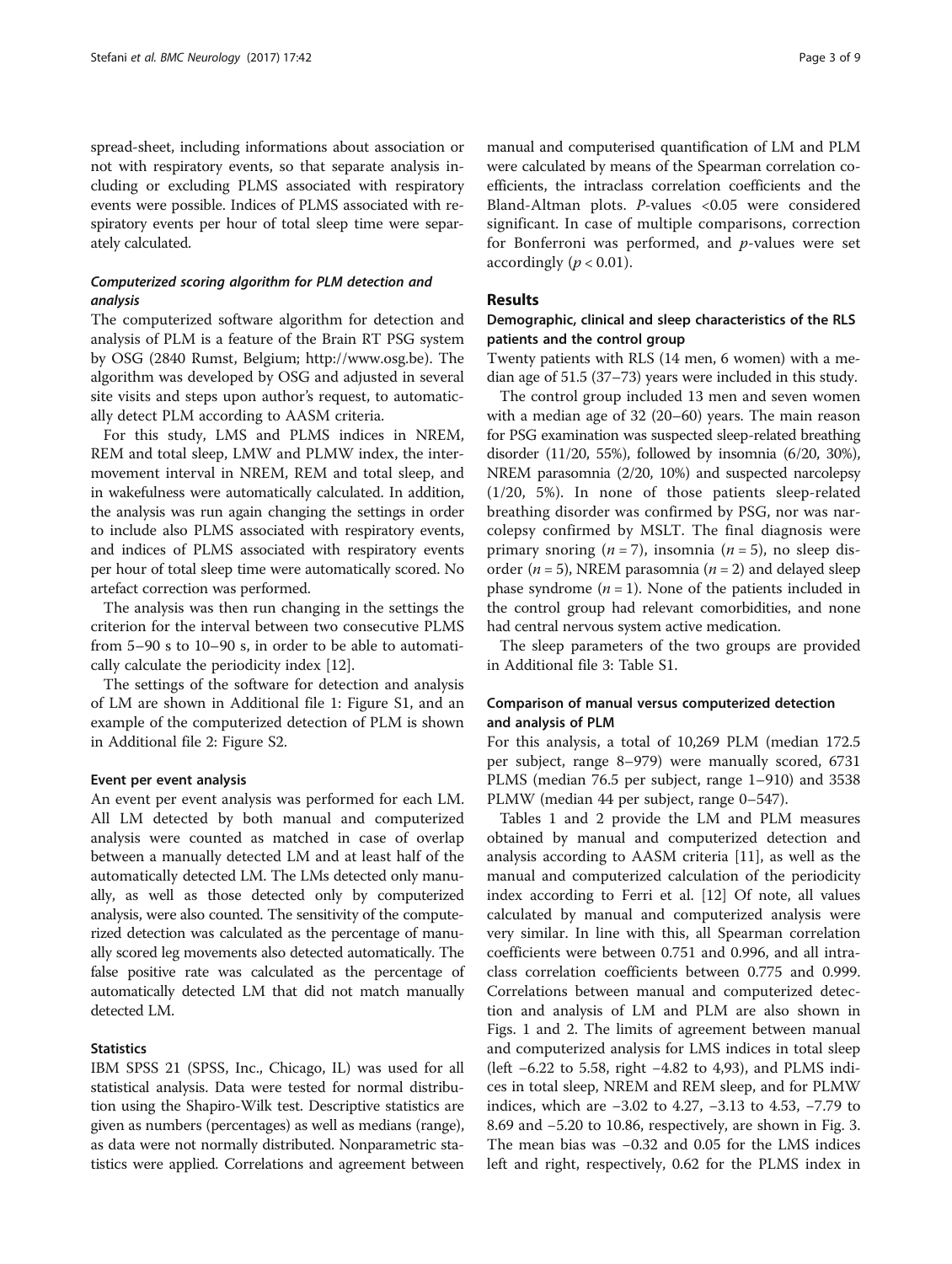|                   | Manual quantification | Computerized quantification | Intraclass correlation coefficient | $P$ values  |
|-------------------|-----------------------|-----------------------------|------------------------------------|-------------|
| LM index right    |                       |                             |                                    |             |
| LMS/h, TST        | $12.3(6-37.4)$        | $13.9(6.3 - 37.3)$          | $0.997(0.995 - 0.999)$             | < 0.001     |
| LMS/h, NREM sleep | 13.8 (4.8-44)         | 13.9 (5.2-43.7)             | $0.998(0.996 - 0.999)$             | < 0.001     |
| LMS/h, REM sleep  | $12.8(6.1 - 33.7)$    | $11.9(5.4 - 33.5)$          | 0.989 (0.979-0.994)                | < 0.001     |
| I MW              | 59.7 (39.5-80)        | 63.7 (48.4-86.3)            | $0.911(0.839 - 0.952)$             | < 0.001     |
| LM index left     |                       |                             |                                    |             |
| LMS/h, TST        | $12.9(5.4-32)$        | $13.1 (5.4 - 32.1)$         | $0.995(0.991 - 0.998)$             | < 0.001     |
| LMS/h, NREM sleep | $13.3(3.8 - 35.7)$    | $13.5(4.1-36.1)$            | $0.996(0.992 - 0.998)$             | $< 0.001^*$ |
| LMS/h, REM sleep  | $10.5(7-24.1)$        | $10.3(7-25.1)$              | $0.991$ $(0.982 - 0.995)$          | < 0.001     |
| LMW               | 57.8 (42.2-76.6)      | 55.2 (43.9-79.6)            | $0.939(0.888 - 0.967)$             | $< 0.001^*$ |

<span id="page-3-0"></span>Table 1 Agreement between manual and computerized detection and analysis of LM, evaluated with intraclass correlation coefficients

LM leg movements, LMS leg movements during sleep, LMW leg movements during wakefulness, TST total sleep time

Significant p-values after correction for multiple comparisons according to Bonferroni are given in bold letters

TST, 0.76 for the PLMS index during NREM sleep, 0.45 for the PLMS index during REM sleep, and 2.83 for the PLMW index.

The event per event analysis showed a high agreement between the two methods, as shown by sensitivity percentages of the computerized LM and PLM analysis ranging from 95 to 100%, and false positive percentages between 0 and 11% (Additional file [4](#page-7-0): Table S2).

# **Discussion**

This study validated a software for the detection and analysis of LM integrated into a commercialy available PSG system, which quantifies different LM and PLM indices according to AASM criteria. The correlation between the computerized scoring of different LM and PLM indices and the standard visual detection and manual scoring was remarkable high. The validated integrated software allows the correlation of LM and PLM data with all other PSG data without needing to export data to another program or to run another analysis on the same platform, as the analysis can be done within the same single routine PSG report, and gives in addition visual informations. All LM and PLM parameters used not only in the routine but also for research purposes, including intermovement intervals and periodicity index, can be automatically scored with this software, and the scoring settings can be modified by the user.

Several software programs for the automatic detection and analysis of PLM are available. The first study evaluating an algorithm for automatic detection of PLM dates back to 1990 [[13](#page-7-0)], and after that several algorithms for the automatic scoring of PLM were tested [[14](#page-7-0)–[20\]](#page-8-0), but not adequately validated. To our knowledge only one [[20](#page-8-0)] is included in a commercially available software for

| Table 2 Agreement between manual and computerized detection and analysis of PLM, evaluated with intraclass correlation coefficients |  |
|-------------------------------------------------------------------------------------------------------------------------------------|--|
|-------------------------------------------------------------------------------------------------------------------------------------|--|

|                                           | Manual quantification | Computerized quantification | Intraclass correlation coefficient | P values    |
|-------------------------------------------|-----------------------|-----------------------------|------------------------------------|-------------|
| PI M index                                |                       |                             |                                    |             |
| PLMS/h, TST                               | 16.5 (0.2-194.6)      | 16.6 (0.2-204.7)            | $0.999(0.998 - 0.999)$             | < 0.001     |
| PLMS/h, NREM sleep                        | $16.9(0-195)$         | $17.5(0 - 205.2)$           | $0.999(0.998 - 0.999)$             | < 0.001     |
| PLMS/h, REM sleep                         | $4.4(0-172.5)$        | $4.4(0-195)$                | $0.994(0.989 - 0.994)$             | < 0.001     |
| PLMW                                      | $50.2$ (0-128.5)      | 49 (0-134.8)                | $0.991$ $(0.965 - 0.996)$          | < 0.001     |
| PLMS associated with respiratory events/h | $0(0-4.5)$            | $0.1(0-3.8)$                | 0.977 (0.955-0.988)                | $< 0.001^*$ |
| Intermovement interval                    |                       |                             |                                    |             |
| TST, sec                                  | 32.8 (17.2-59.8)      | 34.9 (17.2-61.3)            | $0.945(0.886 - 0.973)$             | < 0.001     |
| NREM sleep, sec                           | 35 (17.4-59.8)        | 34.5 (17-61.3)              | $0.878$ $(0.778 - 0.875)$          | < 0.001     |
| REM sleep, sec                            | 28.9 (15.5-62.6)      | 29.1 (16.2-55.2)            | $0.831$ $(0.659 - 0.921)$          | < 0.001     |
| Wakefulness, sec                          | 25.4 (14.7-35.3)      | $22.9(16.3 - 34.7)$         | $0.779$ (0.617-0.877)              | < 0.001     |
| Periodicity index                         | $0.8(0-1)$            | $0.8(0-1)$                  | $0.958(0.918 - 0.978)$             | < 0.001     |

PLM periodic leg movements, PLMS periodic leg movements during sleep, PLMW periodic leg movements during wakefulness, TST total sleep time Significant p-values after correction for multiple comparisons according to Bonferroni are given in bold letters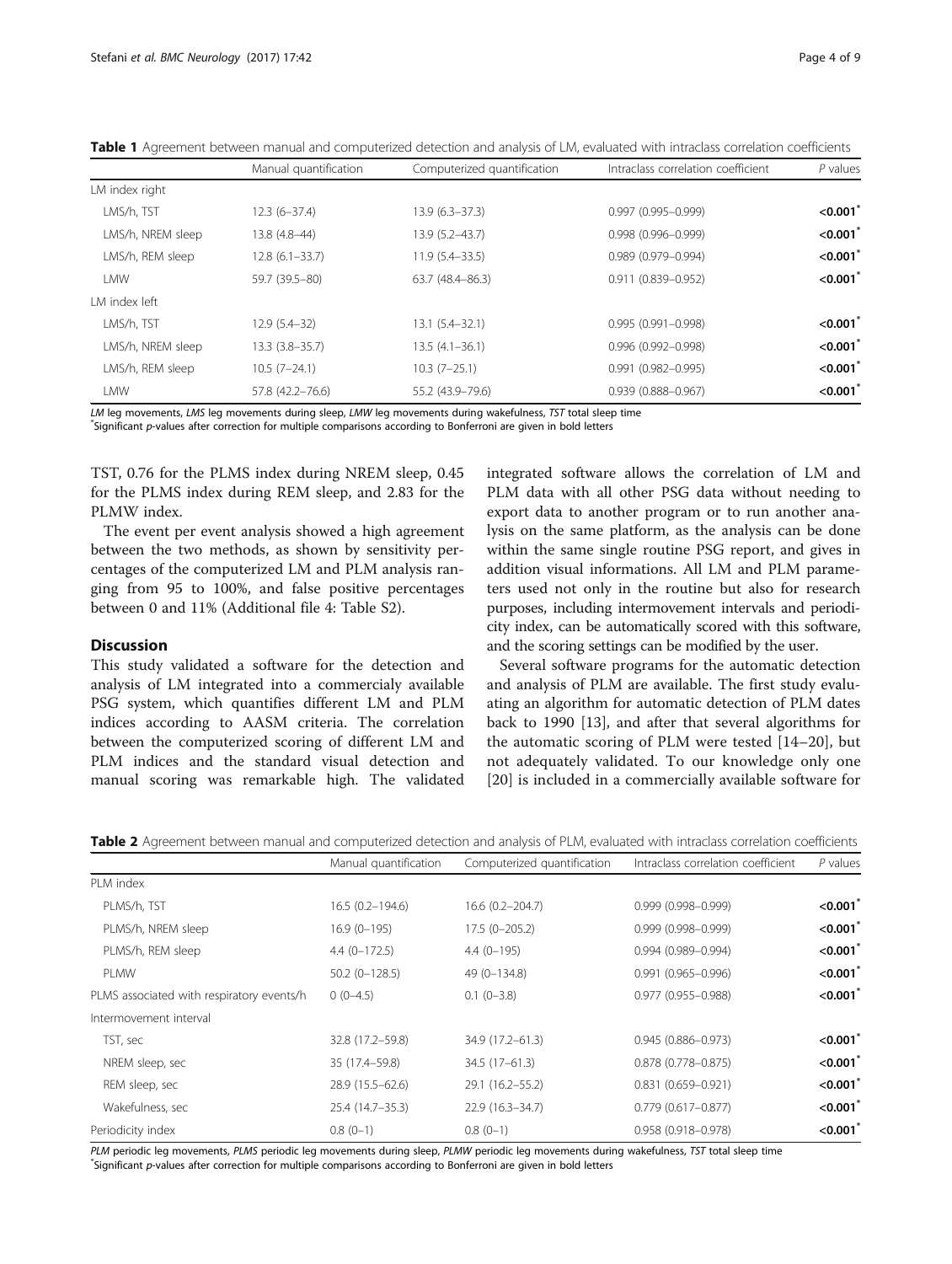<span id="page-4-0"></span>

sleep analysis. However, this algorithm did not calculate intermovement intervals and periodicity index, and was not evaluated for the detection of PLMW.

Although in this study agreement between manual and automatic analysis was high for all investigated parameters, it was higher for PLM indices than for intermovement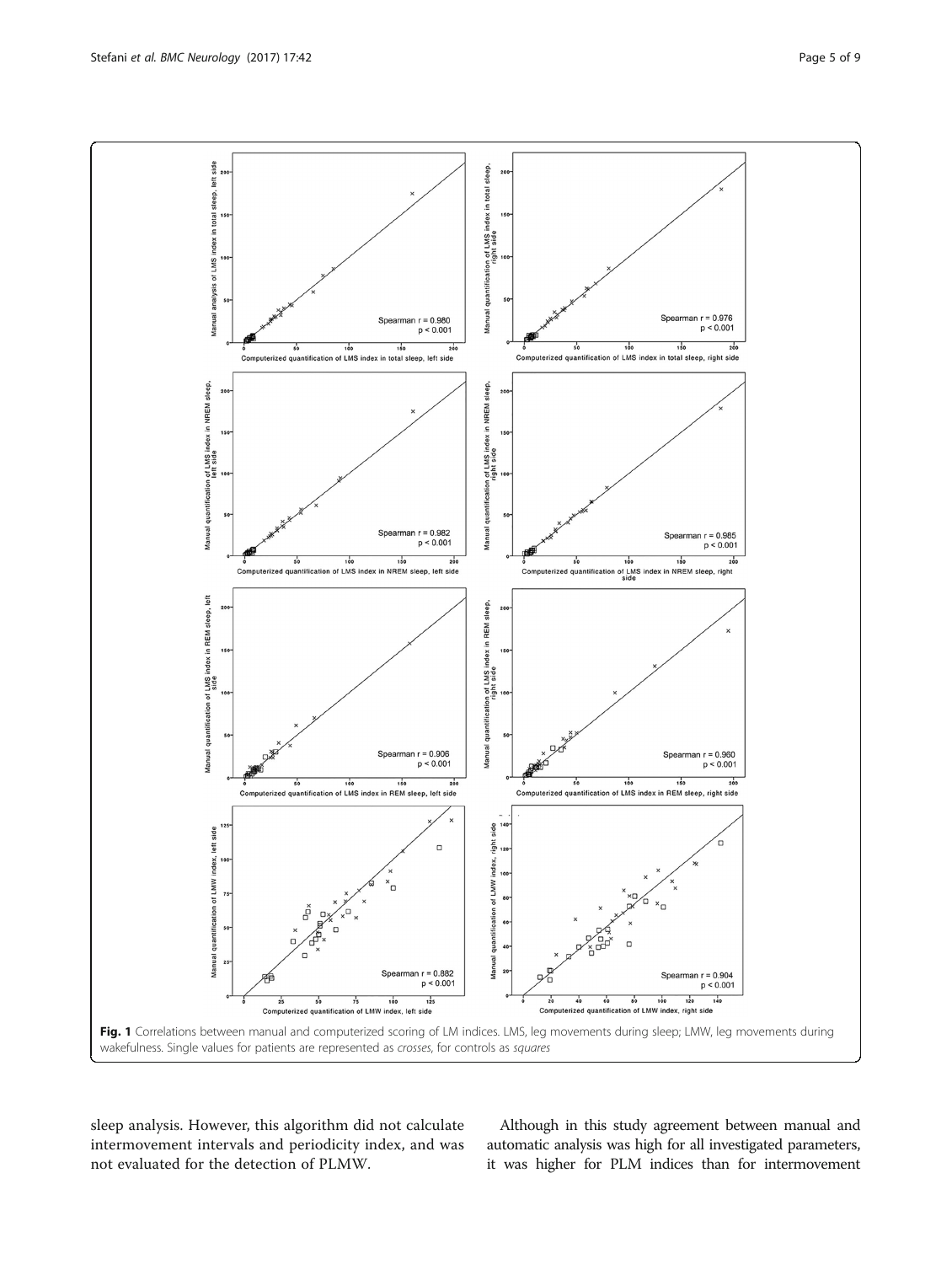<span id="page-5-0"></span>

intervals. This is probably due to the fact that scoring or not scoring a few PLM makes little difference in the PLM index but can produce a sizeable difference in the intermovement interval, specifically when overall PLM indices are low. Those differences were more pronounced in REM sleep. A possible explanation is the more difficult quantification of PLM during REM sleep due to fragmentation of movements. The difference in intermovement intervals between manual and computerized scoring was more evident in the control group, which may be attributed to the reason explained above. In fact in such cases, including or not including in the analysis few PLM can produce a relevant change in intermovement intervals. Nevertheless, the software we validated showed high correlations and high agreement between both methods also in subjects with extreme PLM indices, which ranged from 0.2 to 194.6/h. The inclusion and exclusion criteria were specifically designed to validate this software in both subjects without relevant PLM and in subjects with high indices.

Of note, the periodicity indices in the current study were higher than previously reported in both RLS patients and control subjects [\[11](#page-7-0)]. In the original study proposing the periodicity index, Ferri and colleagues analyzed PLMS and not PLMW. Although periodicity index is based only on PLMS, including PLMW series occurring during wake after sleep onset (WASO) allows the inclusion of a higher number of PLMS that are part of mixed PLM series containing both PLMS and PLMW but constituted by <4 PLMS, that otherwise would not be counted as PLMS.

The software used for this study is fully implemented in a routine PSG system. This is on the one hand essential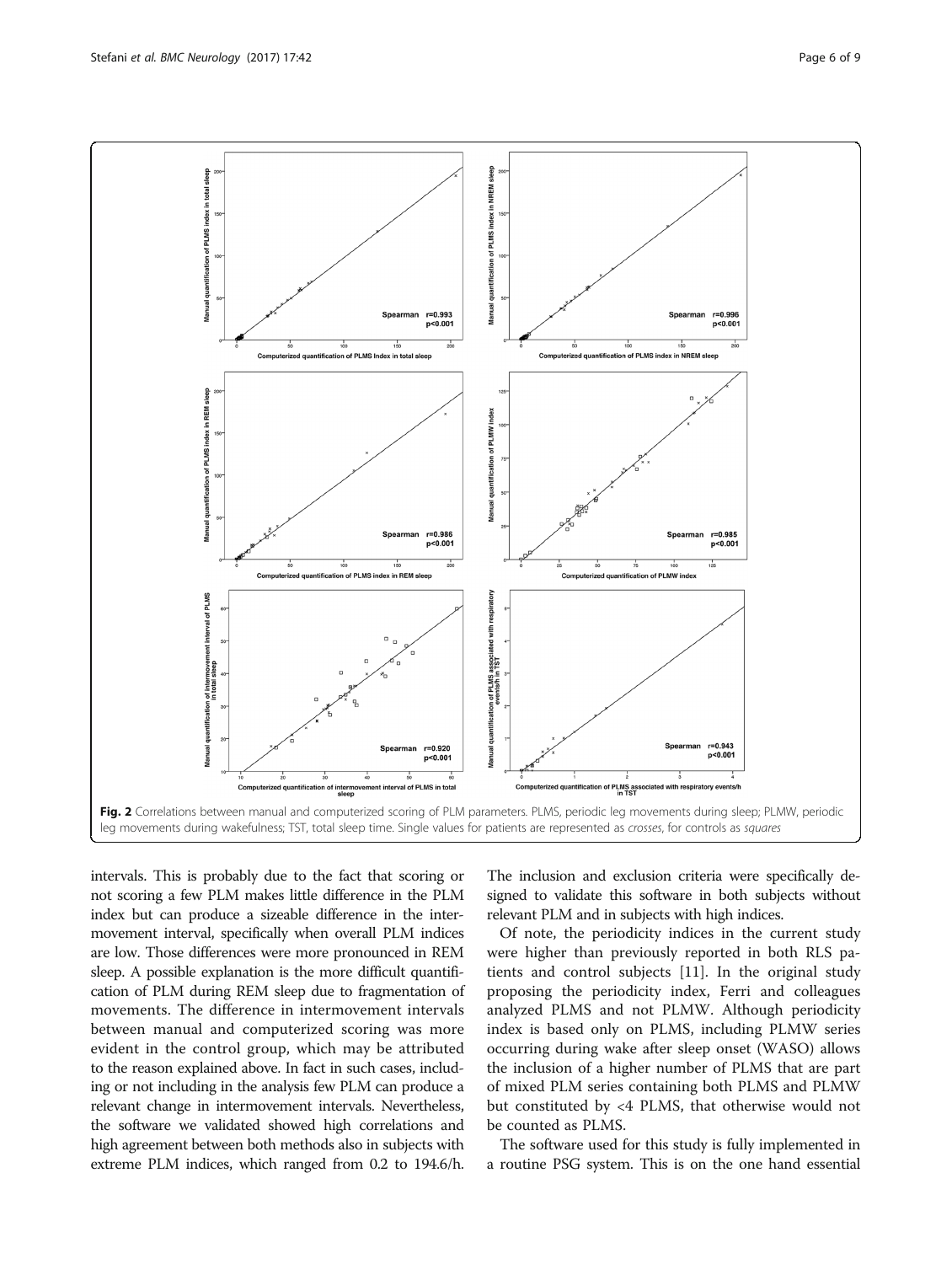<span id="page-6-0"></span>

for the clinical routine; on the other hand, it is a timesaving system to obtain good data also for research purposes, as all the LM and PLM indices and variables can be easily calculated. No artifact correction was performed, so that the software can also be used by untrained scorers. However, the validation was done in a study with high recording quality, but manual artifact correction could be needed in recordings with worst signal quality. This software also gives the users the possibility to change several settings, with the result that it can detect and analyze LM also according different criteria.

A limitation of this study is the exclusion of patients with sleep-related breathing disorders, with or without

nCPAP therapy. This should be done in further studies. Studies including different age groups, e.g. children, showing more spontaneous activity during the night, would also be of interest. Another aspect that remains to be explored is the importance of movement amplitude [[21\]](#page-8-0). This was not done in this study, but amplitude measurement is possible with the software and this issue should be addressed in future studies.

As this study also validated LM count in addition to PLM analysis, these results will remain of interest also if PLM criteria will change in the future. The algorithm for LM count and PLM analysis is published, so results of the study can be replicated by other groups.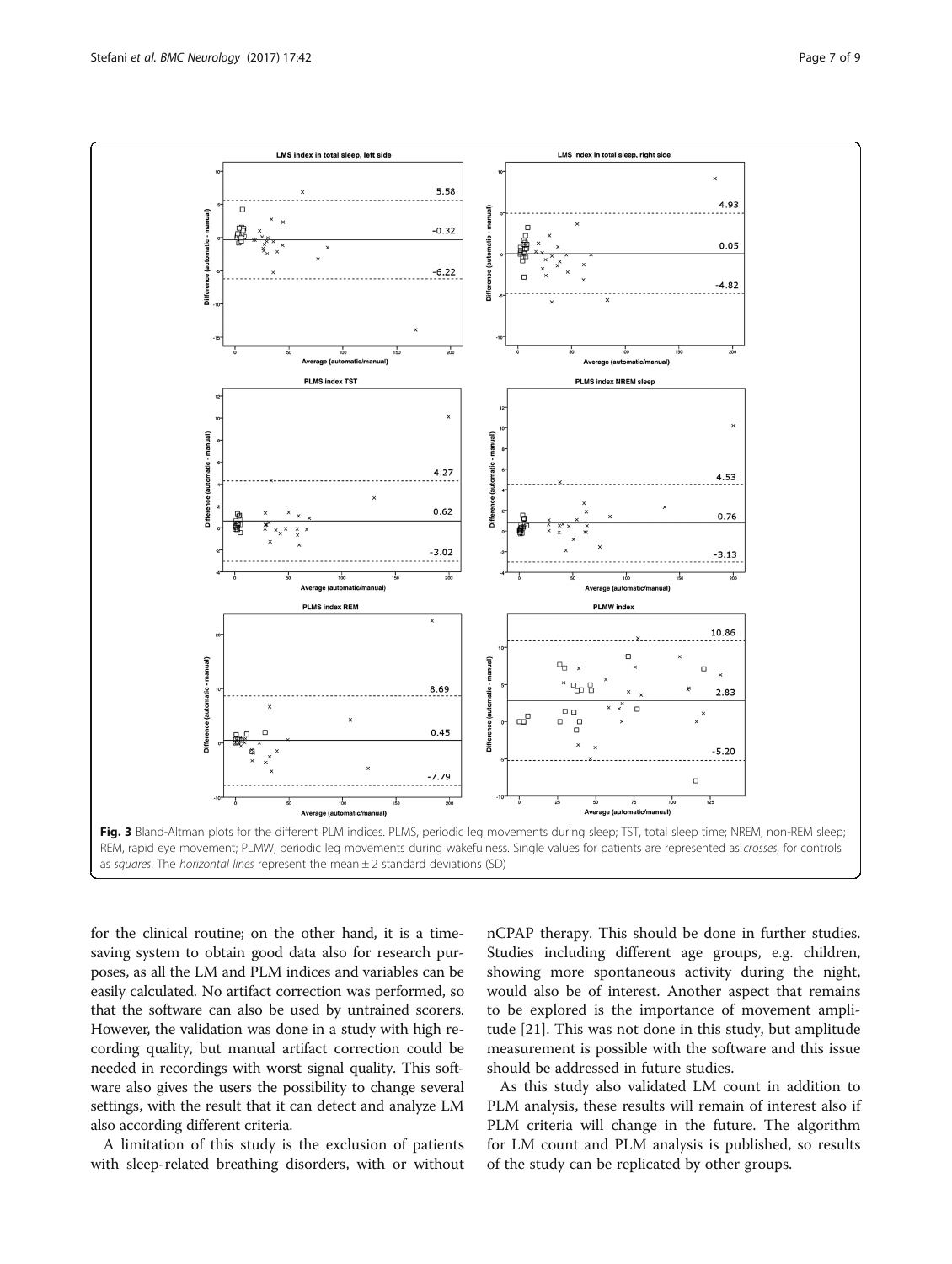# <span id="page-7-0"></span>Conclusions

The current study validated a software for the detection and analysis of LM integrated in a PSG system and commercially available against the gold standard visual detection and manual scoring according to AASM criteria, showing high agreement between both methods. The possibility to calculate several indices suggest that time-saving computerized PLM scoring is an excellent tool, useful not only in the clinical practice but also for research purposes.

# Additional files

[Additional file 1: Figure S1.](dx.doi.org/10.1186/s12883-017-0821-6) Settings for computerized detection and analysis of leg movements (LM) and periodic leg movements (PLM). (TIF 349 kb)

[Additional file 2: Figure S2.](dx.doi.org/10.1186/s12883-017-0821-6) Example of computerized detection of periodic leg movements (PLM). Legend: Leg movements are marked with green rectangles, and periodic leg movements with underlining pink bars. An overview of the PLM during the whole night is visible in the upper part of the figure, where PLM are shown as red bars. (TIF 675 kb)

[Additional file 3: Table S1.](dx.doi.org/10.1186/s12883-017-0821-6) Sleep parameters of the study sample. SPT, sleep period time; TST, total sleep time. SPT is defined as the elapsed time from sleep onset through the last epoch of sleep, whereas TST is the duration of time spent in NREM and REM sleep during SPT. \* Significant p-values are given in bold letters. (DOCX 14 kb)

[Additional file 4: Table S2.](dx.doi.org/10.1186/s12883-017-0821-6) Sensitivity and false positive percentages of the computerized LM and PLM analysis, as derived from comparing the automated scoring algorithm to manual scoring on an event-by-event basis. Data are given as median (range) and interquartile range. P values are given for the comparison between RLS patients and controls. IQR, interquartile range; LM, leg movements; LMS, leg movements during sleep; LMW, leg movements during wakefulness; NREM, non-REM sleep; PLM, periodic leg movements; PLMS, periodic leg movements during sleep; PLMW, periodic leg movements during wakefulness; REM, rapid eye movement; TST, total sleep time. \* Significant p-values after correction for multiple comparisons according to Bonferroni are given in bold letters. (DOCX 15 kb)

## Abbreviations

AASM: American Academy of Sleep Medicine; AHI: Apnoea/hypopnea index; CPAP: Continuous positive airway pressure; EMG: Electromyography; IRLSSG: International Restless Legs Syndrome Study Group; LM: Leg movements; LMS: Leg movements during sleep; LMW: Leg movements during wakefulness; PLM: Periodic leg movements; PLMS: Periodic leg movements during sleep; PLMW: Periodic leg movements during wakefulness; PSG: Polysomnography; REM: Rapid eye movement; RLS: Restless legs syndrome; WASO: Wake after sleep onset

#### Acknowledgments

We are grateful to OSG Belgium for their cooperation, namely to Sabine Wuytens and Guy De Gruyter.

#### Funding

No funding was obtained for this study.

#### Availability of data and materials

The data that support the findings of this study are available from the corresponding author upon reasonable request. The data are not publicly available due to them containing information that could compromise research participant privacy/consent.

### Authors' contributions

AS study design; acquisition, analysis and interpretation of data; drafting of the manuscript. AH acquisition and interpretation of data, critical revision of the manuscript. HH acquisition and analysis of data, critical revision of the manuscript. BH study conception and design, analysis and interpretation of data, critical revision of the manuscript. All authors read and approved the final manuscript.

## Competing interests

The authors declare that they have no competing interests.

#### Consent for publication

Not applicable.

#### Ethics approval and consent to participate

This study was approved by the local ethic committee of Innsbruck Medical University. All participants granted written informed consent prior to study participation.

## Received: 17 June 2016 Accepted: 15 February 2017 Published online: 23 February 2017

#### References

- 1. Montplaisir J, Boucher S, Poirier G, Lavigne G, Lapierre O, Lespérance P. Clinical, polysomnographic, and genetic characteristics of restless legs syndrome: a study of 133 patients diagnosed with new standard criteria. Mov Disord. 1997;12:61–5.
- 2. Moore H, Winkelmann J, Lin L, Peppard P, Mignot E. Periodic leg movements during sleep are associated with polymorphism in BTBD9, TOX3/BC034767, MEIS1, MAP2K5/SKOR1, and PTPRD. Sleep. 2014;37: 1535–42.
- 3. Baker TL, Guilleminault C, Nino-Murcia G, Dement WC. Comparative polysomnographic study of narcolepsy and idiopathic central nervous system hypersomnia. Sleep. 1986;9:232–42.
- 4. Ancoli-Israel S, Kripke DF, Mason W, Kaplan OJ. Sleep apnea and periodic movements in an aging sample. J Gerontol. 1985;40:419–25.
- 5. Wetter TC, Collado-Seidel V, Pollmächer T, Yassouridis A, Trenkwalder C. Sleep and periodic leg movement patterns in drug-free patients with Parkinson's disease and multiple system atrophy. Sleep. 2000;23:361–7.
- Vetrugno R, Provini F, Cortelli P, et al. Sleep disorders in multiple system atrophy: a correlative video-polysomnographic study. Sleep Med. 2004;5:21–30.
- 7. Fantini ML, Michaud M, Gosselin N, Lavigne G, Montplaisir J. Periodic leg movements in REM sleep behavior disorder and related autonomic and EEG activation. Neurology. 2002;59:1889–94.
- 8. Frauscher B, Gabelia D, Mitterling T, et al. Motor events during healthy sleep: a quantitative polysomnographic study. Sleep. 2014;37:763–73.
- 9. Pennestri MH, Whittom S, Adam B, Petit D, Carrier J, Montplaisir J. PLMS and PLMW in healthy subjects as a function of age: prevalence and interval distribution. Sleep. 2006;29:1183–7.
- 10. Allen RP, Picchietti DL, Hening WA, Trenkwalder C, Walter AS, Montplaisir J. Restless legs syndrome: diagnostic criteria, special considerations, and epidemiology: A report from the restless legs syndrome diagnosis and epidemiology workshop at the National Institute of Health. Sleep. 2003;4: 101–19.
- 11. Berry RB, Brooks R, Gamaldo CE, Harding SM, Marcus CL, Vaughn BV for the American Academy of Sleep Medicine. The AASM manual for the scoring of sleep and associated events: rules, terminology and technical specifications, Version 2. Darien, Illinois: American Academy of Sleep Medicine; 2012.
- 12. Ferri R, Zucconi M, Manconi M, Plazzi G, Bruni O, Ferini-Strambi L. New approaches to the study of periodic leg movements during sleep in restless legs syndrome. Sleep. 2006;29:759–69.
- 13. Kayed K, Roberts S, Davies WL. Computer detection and analysis of periodic movements in sleep. Sleep. 1990;13:253–61.
- 14. Tauchmann N, Pollmächer T. Automatic detection of periodic leg movements (PLM). J Sleep Res. 1996;5:273–5.
- 15. Wetter T, Dirlich G, Streit J, Trenkwalder C, Schuld A, Pollmächer T. An automatic method for scoring leg movements in polygraphic sleep recordings and its validity in comparison to visual scoring. Sleep. 2004;27: 324–8.
- 16. Sforza E, Mathis J, Bassetti C. The PAM-RL ambulatory device for detection of periodic leg movements: a validation study. Sleep Med. 2005;6:407–13.
- 17. Gschliesser V, Frauscher B, Brandauer E, et al. PLM detection by actigraphy compared to polysomnography: a validation and comparison of two actigraphs. Sleep Med. 2009;10:306–11.
- 18. Kemlink D, Pertl M, Sonka K, Nevsimalova S. A comparison of polysomnographic and actigraphic evaluation of periodic limb movements in sleep. Neurol Res. 2008;30:234–8.